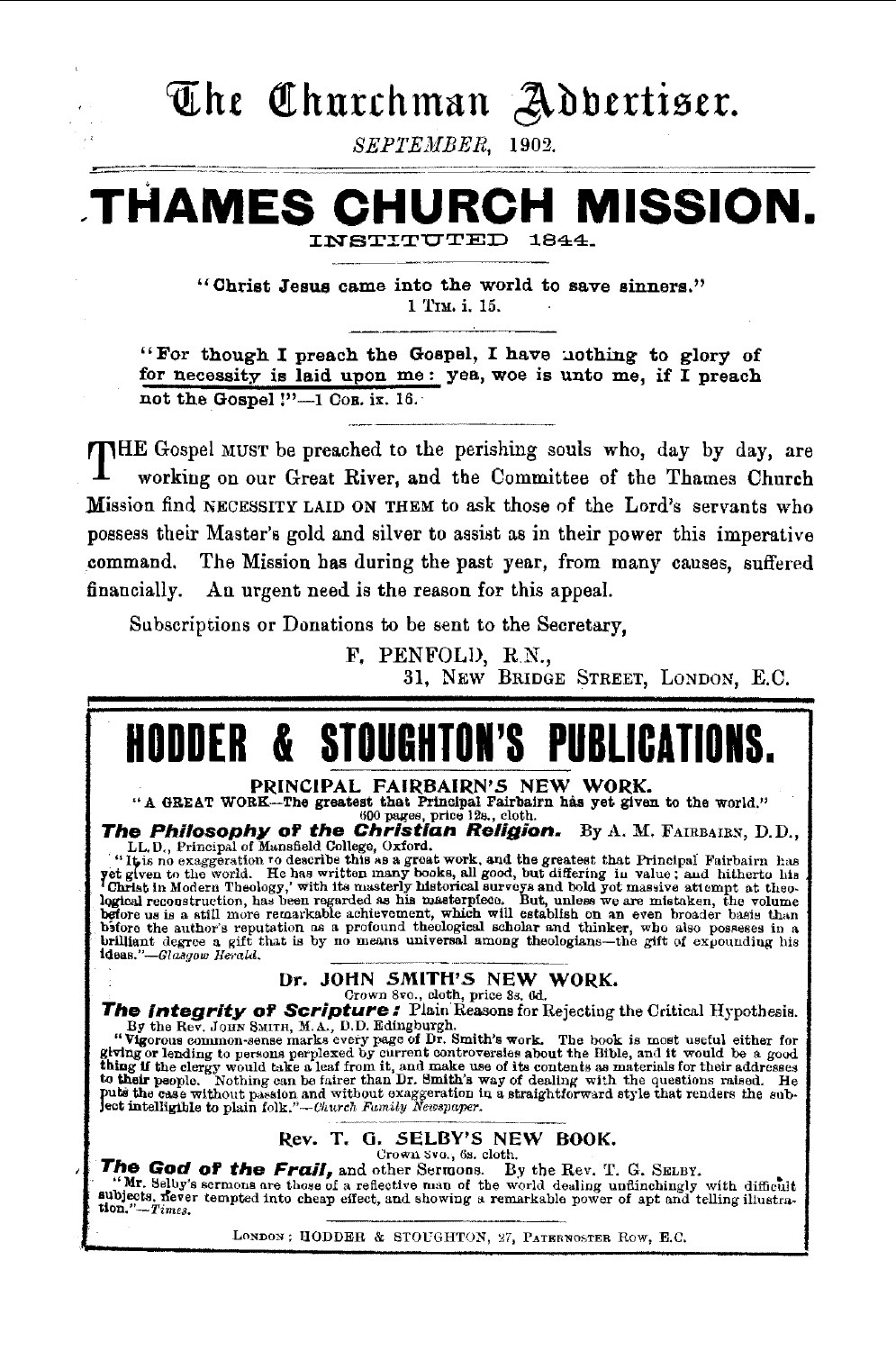His Majesty the King has graciously accepted a copy of "Crowned to Serve: a Coronation Welcome to our King and Queen," by the Rev. CHARLES BULLOCK, B.D., formerly Rector of St. Nicholas', Worcester.

H.M. The Queen.-"Dear Sir,-I have submitted 'Crowned to Serve' to the Cueen. Her Majesty has been pleased to accept a copy of the volume, and I am commanded to<br>thank you. "I am, dear Sir, Faithfully yours, SIDNEY GREVILLE." "BUCKINGHAM PALACE, June 10th, 1902."



The key-thought of this new fully illustrated Book is the Royalty of Service-"Ich Dien"; perhaps the lesson most needed to make a Happy Home or a Happy Nation. It not only gives a full and comprehensive biography of our King and Queeu, but it illustrates, from a general standpoint, the leading features and characteristics of Royal life in England as a life of "service."

"Crowned to Serve" will be supplied in *quantities*, for Parish Gifts and otherwise, on similar terms to "The Queen's Resolve," 1,000 copies of which the Mayor of Windsor

seemily presented to the Sunday Scholars of the Royal City.<br>
Since 100 copies at least would be sure to be required in any School, if seen by the<br>
Since 100 copies at least would be sure to be required in any School, if se handsome cloth gilt binding.

#### BY THE Rev. CHARLES BULLOCK, B.D.,

AUTHOR OF "THE QUEEN'S RESOLVE."

From the Bishop of Durham.-""Crowned to Serve' is a beautiful Coronation book. The suggestive and admirable message of the title is<br>perfect. The large circulation (of which there can<br>be no doubt) will, under God, do good far and wide. Alike the matter and the abundant illustrations make it a winning message of Godliness and Loyalty.

From Dean Lefroy,-" Everything that issues<br>from Home Words Office seems, in its design, its<br>character, and its consequence, to sweeten and to current since one of the control of the strengthen home. Crowned to Serve' illustrates<br>this fact 'right royally.' It is full of information<br>about the Coronation, together with fascinating<br>chapters about our Royal Homes, en sanctified sense and the light of spiritual preception. Byery home in the land might be brightened by the light which in these pages illumines our palaces, our princes, and our noble King and his gracious Consort."

From the Archbishop of Dublin.-"I hope<br>"Crowned to Serve" will have as wide a circulation as its admirable predecessor 'The Queen's Re-

From the Bishop of Derry.-"In this beauti-<br>ful book, which I have read with real interest an book with the author has a minimally succeeded<br>in showing the author has admirably succeeded<br>in showing the heart and real humanity within<br>the life of Royalty."

From the Bishop of Liverpool.-""Crowned to Serve' is a marvel of cheapness and a store of information.'

From Martin J. Sutton, Esq.-"Please ask<br>the Publisher to send me 400 copies. No one would suppose such a work could be produced for such a price. Also let me have 2,000 copies of 'Crown Jewels.'"

|                  | ORDER FORM.<br>TO THE PUBLISHERS.                                                  |
|------------------|------------------------------------------------------------------------------------|
|                  | "HOME WORDS" OFFICE.                                                               |
|                  | 11. LUDGATE, SQUARE, E.C.                                                          |
|                  | Please send me, in order of rotation, the following supply of "Crowned to Serve":- |
|                  |                                                                                    |
|                  |                                                                                    |
|                  |                                                                                    |
|                  |                                                                                    |
| Name and Address |                                                                                    |
|                  |                                                                                    |
|                  |                                                                                    |
|                  | A Single Copy sent Post Free on Receipt of 18. 6d.                                 |
|                  | LONDON: "HOME WORDS" OFFICE, 11, LUDGATE SQUARE, LUDGATE HILL, E.C.                |
|                  |                                                                                    |
|                  |                                                                                    |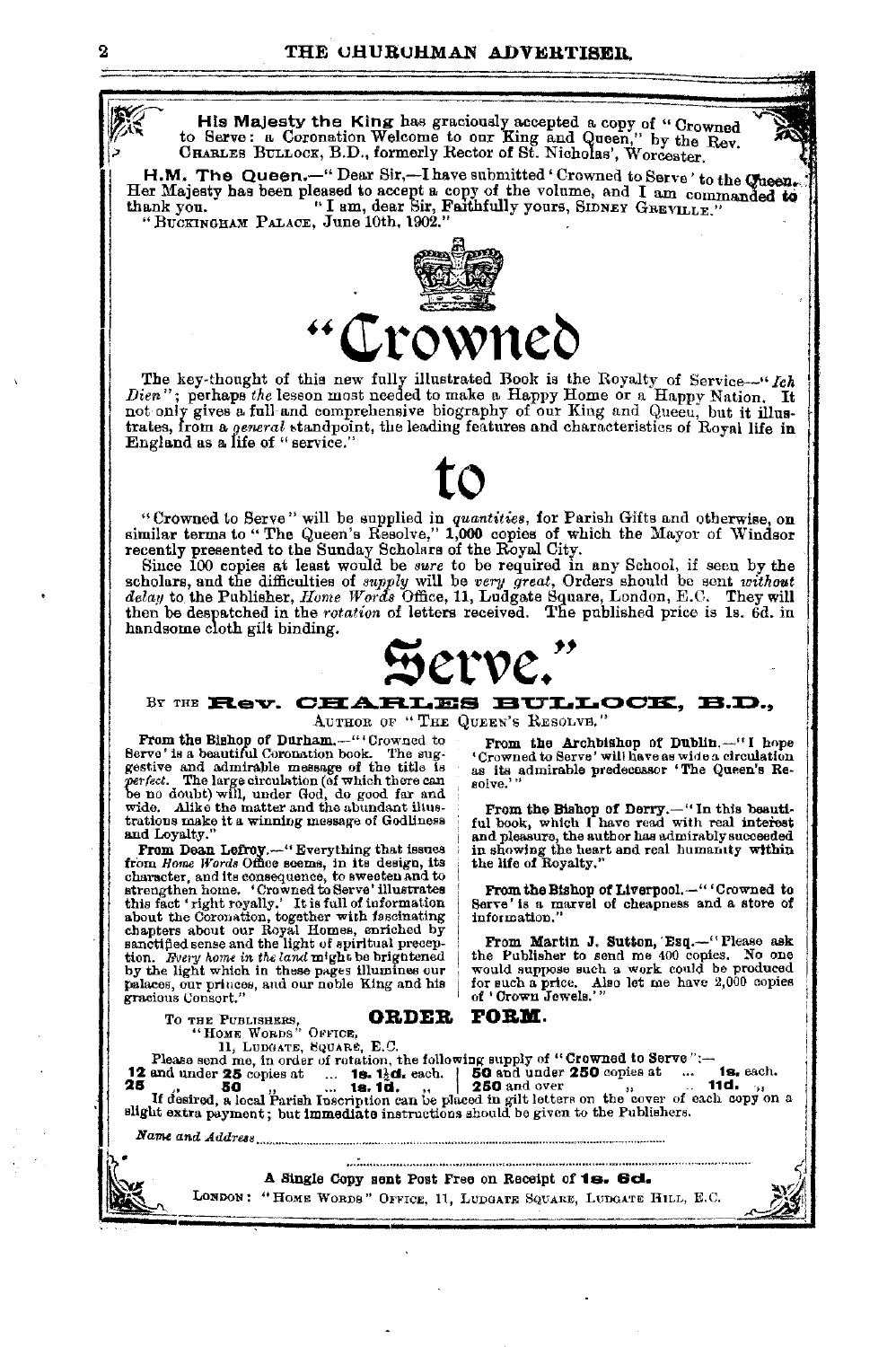# NEW VOLUME OF THE "CHURCH'S OUTLOOK SERIES."

*Now -ready, in ct·own 8·vo., cloth,* gilt *lette-red, price 2s. 6d. net.* 

# **VITAL RELIQION:**  OR,

# THE PERSONAL KNOWLEDGE OF CHRIST.

BY

# Rev. G. H. S. WALPOLE, D.D.,

*l'rincipal of Bede College, Durham.* 

THE aim of the Author in this work is to show that true religion is essentially a matter of personal experience; that it is the power created by an intelligent realization of an actual fellowship with a Living Person as clearly traceable in the daily events of life as in the various ministries of grace; that i life as closely as the religious. The character of this Fellowship as indicated by the word Friendship is first examined and explained. The way by which it is attained is then pointed out, and there follows a consideration of its actual experience in the personal life of Thought, Work, and Suffering, as well as in the wider life of the Church.

The following list of the Subjects will indicate the character and scope of the book. Introductory. The Communication of the Holy Communication is the Holy Communication.

The Importance of the Knowledge of Christ. Sin, the Hindrance to Knowledge. The Character of the KnoWledge of Christ. The Assurancs of Knowledge. 'fhe Cost of the Knowledge of Christ. The Knowledge of the Son in Relation to the **Knowledge through the Scriptures.** Father.<br> **Knowledge by the Holy Ghost.** Father. **Enowledge by the Holy Ghost.** (a) Showledge and Christian Unity.<br> **Enowledge by Prayer.** (The Knowledge of Christ as Kin Knowledge in Work. Knowledge in Suffering.

The Knowledge of Christ as King.<br>Conclusion.

" The keynote of this interesting and beautiful book is the thought that religion is essentially the life of friendship and intimacy with God revealed in Jesus Christ. We have no hesitation in saying that Dr. Walpole has given us a work of real spiritual value, and we heartily recom· mend it tc all thoughtful readers, especially to those who lament the ' decay of experimental religion.' The present volume is a solid contribution to the solution of the problem how ' to find a basis for faith in an actual experience.' "-Guardian.

PREVIOUS VOLUMES OF THE "CHURCH'S OUTLOOK SERIES."

*Vol I. In crown Bvo., boond in cloth,* 2s. 6¢. *net.* 

Theology, Old and New. By Rev. W. F. COBB, D.D., Rector of St. Ethelburga's, Bishopsgate.

" Dr. Gobb approaches his subject in a liberal spirit, and his grasp of many fundamentals is strong and his tone reverent." $-$ The Churchman.

*Vol II. In crown 8vo.,* gilt, *cloth lettered, price* 2s. *6d. net.* 

# Our Attitude<sup>s</sup> towards English Catholics and the Papal Church. By ARTHUR GALTON, B.A. (sometime Priest in the Roman

Catholie Church). An endeavour to explain the constitutional attitude of Englishmen towards English Roman Catholics by examining the history of the Papacy and its various relations towards England in the past.

"Mr. Galton has given us a very useful and a very readable volume."-The Churchman.

.ELLIOT STOCK, 62, PATERNOSTER ROW, LONDON, E.C.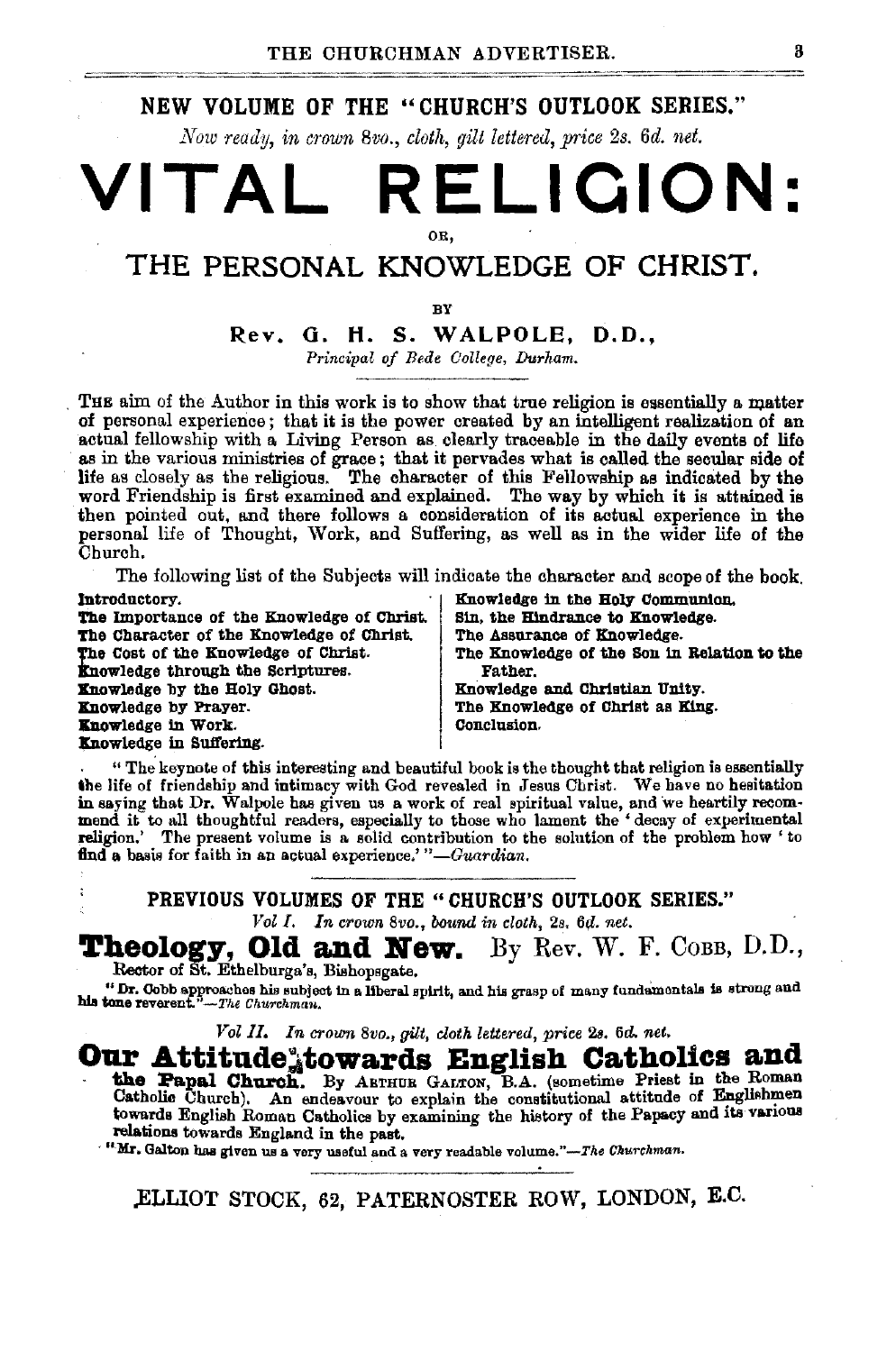# CHEAP EDITION-NOW READY.

In crown oblong 12mo., paper cover, price Sixpence.

# **THE MASTER'S GUIDE FOR HIS DISCIPLES:**

# Being a Manual of all the Recorded Sayings of Jesus, arranged for Easy Consultation and Systematic Reading.

WITH A PREFACE BY EUGENE STOCK,

Author of " Lessons on the Life of Our Lord."

### OPINIONS OF THE PRESS ON "THE MASTER'S GUIDE."

" Extremely useful, and to many people the wide reach of the extant sayings of Christ will come as something very like a revelation.''-Daily *Chronicle.* 

"Our commendation of the compilation is high, and no Bible student should neglect to pn·sess himself of a *copy."-Christian Age.* 

"Will reveal new light and be a constant source of help."— $Methodist$  *Times.* 

"The treatment reverently brings out the Master's teaching in a striking way."-*Church Bells.* .

"Ought to be a speeial favourite with all who love their Saviour's words. These words are here most admirably and usefully grouped under the subjects to which they relate.''-' *Engli8k Churchman.* 

<sup>"</sup> A very useful book."-Christian Globe.

"The idea of this little book is *excellent."-lllustrated London News.* 

"Has been planned with great thought and care, and the directness of its teachings gives it an exceptional value as a manual of religious instruction. . . . It is a little manual that everyone should possess, for the uses to which it may be put are many, though they may not be anticipated."-Rock.

'' The best of all possible books for devotional reading." *-Religious Review of Reviews.* 

"If this book were used with diligence the reader would come to know the mind of Jesus in a way and manner which would not be possible by the ordinary method of reading the Gospels."-Christian News.

 $"$  A charming little volume." $-$ *Yorkshire Post.* 

"Valuable and instructive.'' *-Brcuiford Observer.* 

"The arrangement is a very helpful one, and will be gladly welcomed by many."-Perthshire *Advertiser*.

"To busy students, and particularly to Sunday-school teachers and Christian workers, the neat, well-printed volume will be a real treasure."-Dundee *Advertiser*.

ELLIOT STOCK, 62, PATERNOSTER ROW, LONDON, E.C.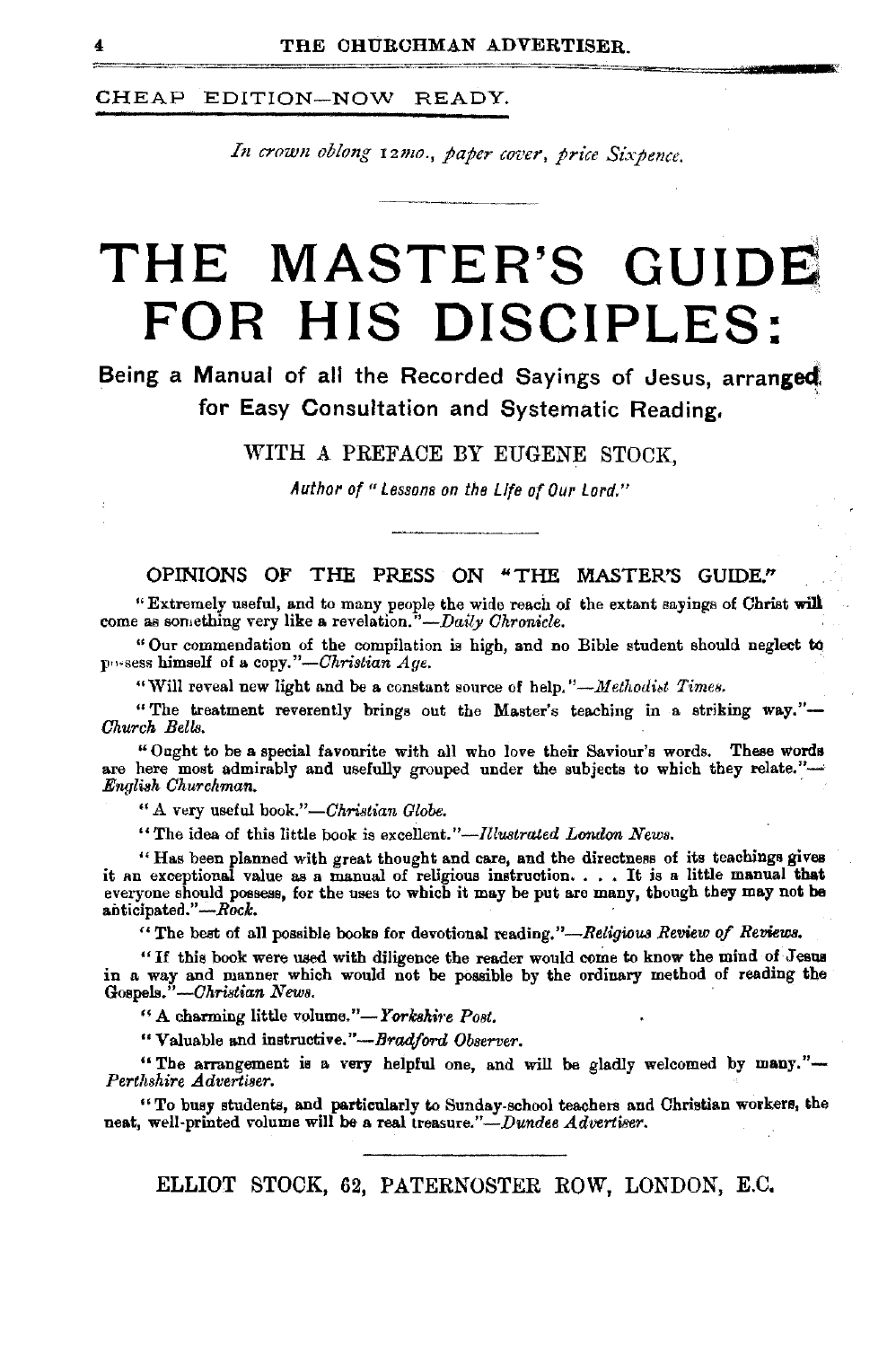#### BY THE LATE LORD BISHOP OF LONDON.

In foolscap 8vo., tastefully printed and bound, price 5s.

# **COUNSELS FOR CHURCHPEOPLE.**

FROM THE WRITINGS OF

# THE RIGHT HON. AND RIGHT REV. MANDELL CREIGHTON, D.D.,

The late Lord Bishop of London.

SELECTED AND ARRANGED BY J. H. BURN, B.D.<br>"It would be difficult to overestimate the value of a book like 'Counsels for Churchpeople." "It would be difficult to overestimate the value of a book like 'Counsels for Churchpeople.' Bishop Creighton is invariably olear, sensible, and he manner of treatment is admirably united to the neutal habits of the time."

#### **UNIFORM WITH THE ABOVE.**

Tastefully printed and bound. Price 5s., post free.

# **THE LIFE OF CHRISTIAN SERVICE** :

@ @ooft of 9it>et?otiono.f t6ou~6ts.

From the Writings of F. W. FARRAR, D.D., F.R.S., Dean of Canterbury. Selected and arranged by J. H. BuRN, B.D.

" An exceedingly valuable work, full of the choicest gems, brilliant and penetrating. Many a dull hour<br>can be made bright and cheerful by studying the thoughts of the venerable Dean, as depicted in the pages of<br>The Life o

"Devotional readers will find very little to dissent from in these pages. They will certainly find much from which to profit, and, it is needless to aay, many brilliant passages of great eloquence and power.''--News.

Tastefully printed and bound, gilt top, 5s.

# **HELPS TO FAITH AND PRACTICE:**

# @ @ooft of \$>tl)ofiono.f (Jleo.bing.a.

From the Writings of HENRY SCOTT HOLLAND, M.A., Canon and Precentor of St. Paul's Cathedral. Selected and arranged by J. H. BURN, B.D. Selected and arranged by J. H. BuRN, B.D.

"It will greatly please the admirers of the orator and preacher, and gratify his friends as a remembrance of his deeds of kindness."--*Churchwoman*.

"There is not a page which does not contain a helpful thought or an inspiring message."--Quiver.<br>" A very charming book of devotional readings."--Buistot Mercury.

" A volume of reflections which will certainly prove helpful to many an earnest-minded person "-Church *Gamte.* 

"We can recommend the book to those who have but little time for devotional reading."·-Ckurch *Re11iew.*  "The book will prove very useful for short Lenten readings."-Pilot.

**SECOND EDITION.**—In foolscap 8vo., tastefully printed and handsomely bound, price 5s.

# **HELPS TO GODLY LIVING:**

# @ @ooft of \$)el)ottonaf t6oug6ts.

From the Writings of the Right Honourable and Most Reverend FREDEBICK TEMPLE, D.D., LORU ARCHBISHOP OF CANTERBURY. Selected and arranged, with His Grace's permission, by J. H. BURN, B.D.

We shall be surprised if this quiet little book does not do a solid amount of good on these lines. Church-<br>men will receive it with a cordial welcome." --Guardian.

The hook is a distinct aid to devotional literature, the presence of an index contributing also to its<br>value.''-Family Churchman. <sup>2</sup> and suitable aid to devotional literature, the presence of an index contributing also to

"I gewas the soustane and w medicident of devotional literature."-Aberdeen Journal.<br>"The work is likely to prove a helpful addition to devotional literature."-Bepository Times.<br>"It is a beautiful book. The best possible so

ELLIOT STOCK, 62, PATERNOSTER ROW, LONDON, E.C.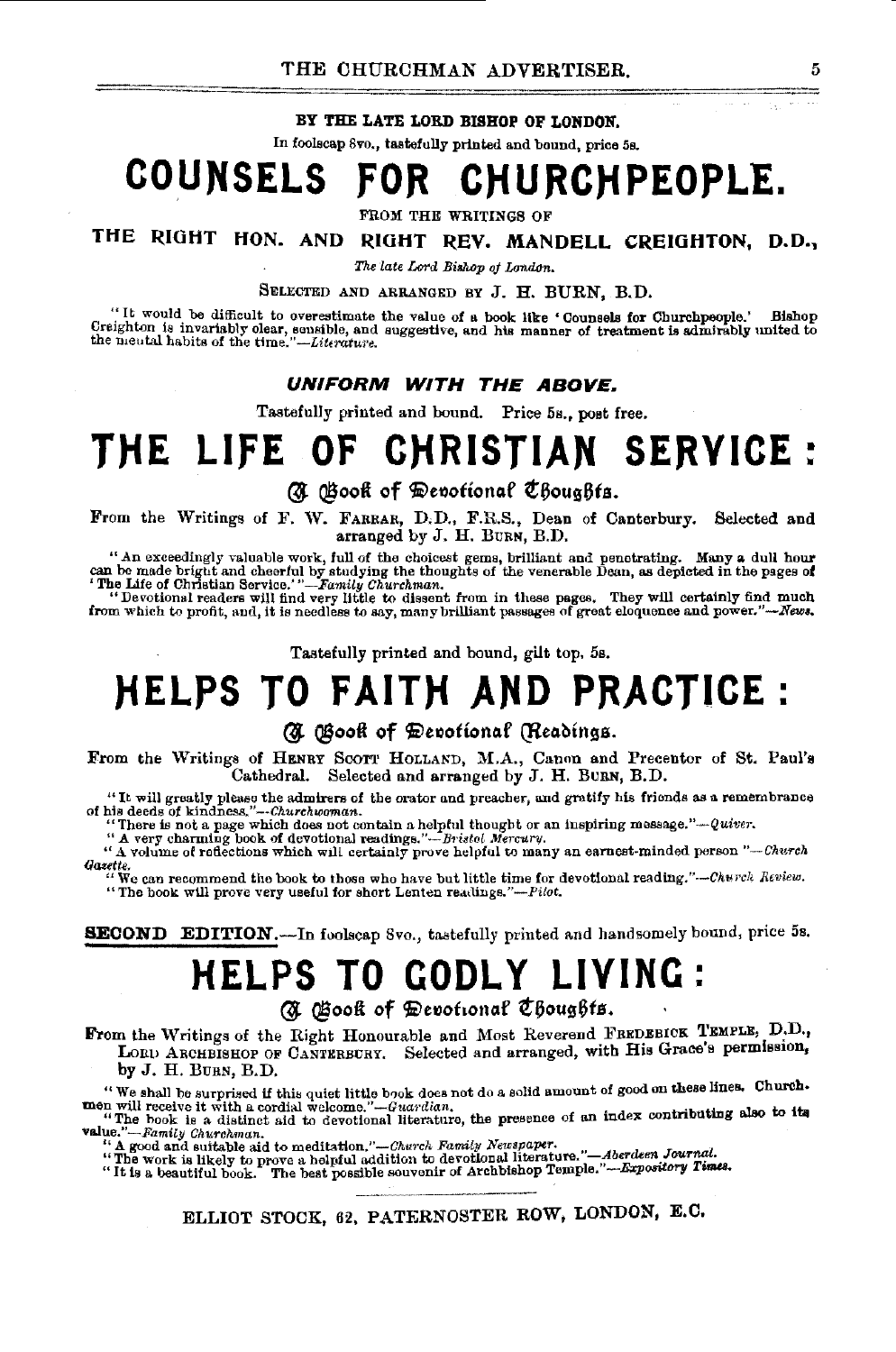EDUCATIONAL.

#### DAVENTRY GRAMMAR SCHOOL.

Founded A.D. 1600.

DUBLIC SCHOOL EDUCATION at moderate cost. Resident staff of University Graduates in Honours.<br>Entrance scholarships. Special terms for sons of clergy and medical men. Sound Church teaching.<br>Healthy situation, 800 feet above Fives' Court. Experienced Matron.

Entrance Scholarship for Sons of Clergy naturally reducing Fees.

For Prospectus apply: REV. H. JOHNSON, Head Master.

"Those in any department of teaching who may occasionally be at a loss for the wherewithal to point a moral or adorn a tale will find this book a boon." $\sim$ Star.

**TWELFTH EDITION.** Handsomely printed and bound in cloth, price 5s.

# TOOLS FOR TEACHERS.

# Compiled and arranged by WILLIAM MOODIE.

### A COLLECTION OF

Einecdotes, Hlustrations, Legends, etc.,

FOR THE USE OF THE

CLERGY, TEACHERS OF SUNDAY SCHOOLS, BIBLE CLASSES,

AND GENERALLY

ALL ENGAGED IN THE MORAL AND RELIGIOUS TRAINING OF THE YOUNG.

# Extracts from Dersonal and Press Rotices, etc.

"Evidently a book of thought and meaning, and will, I trust, find its place among the implements of human teaching."-Dr. C. J. VAUGHAN, Master of the Temple.

"I think 'Tools for Teachers' is fitted to be an admirable help to teachers, or to all who have to deal with the young. It is so bright and varied."—ANNIE S. SWAN (Mrs. Burnett Smith).

"I have looked through your book, and found it difficult to lay it down. The greatest want in the equipment of the Sunday-school teacher has been, in my opinion, a book of this kind; and it seems to me that this book of y

"I thank you for your 'Tools,' as, I am sure, multitudes of teachers will. I could not imagine a better present for a Sabbath-school or Bible-class teacher; and the regular use of the book could not fail to give a fasting Edinburgh.

ELLIOT STOCK, 62, PATERNOSTER ROW, LONDON, E.C.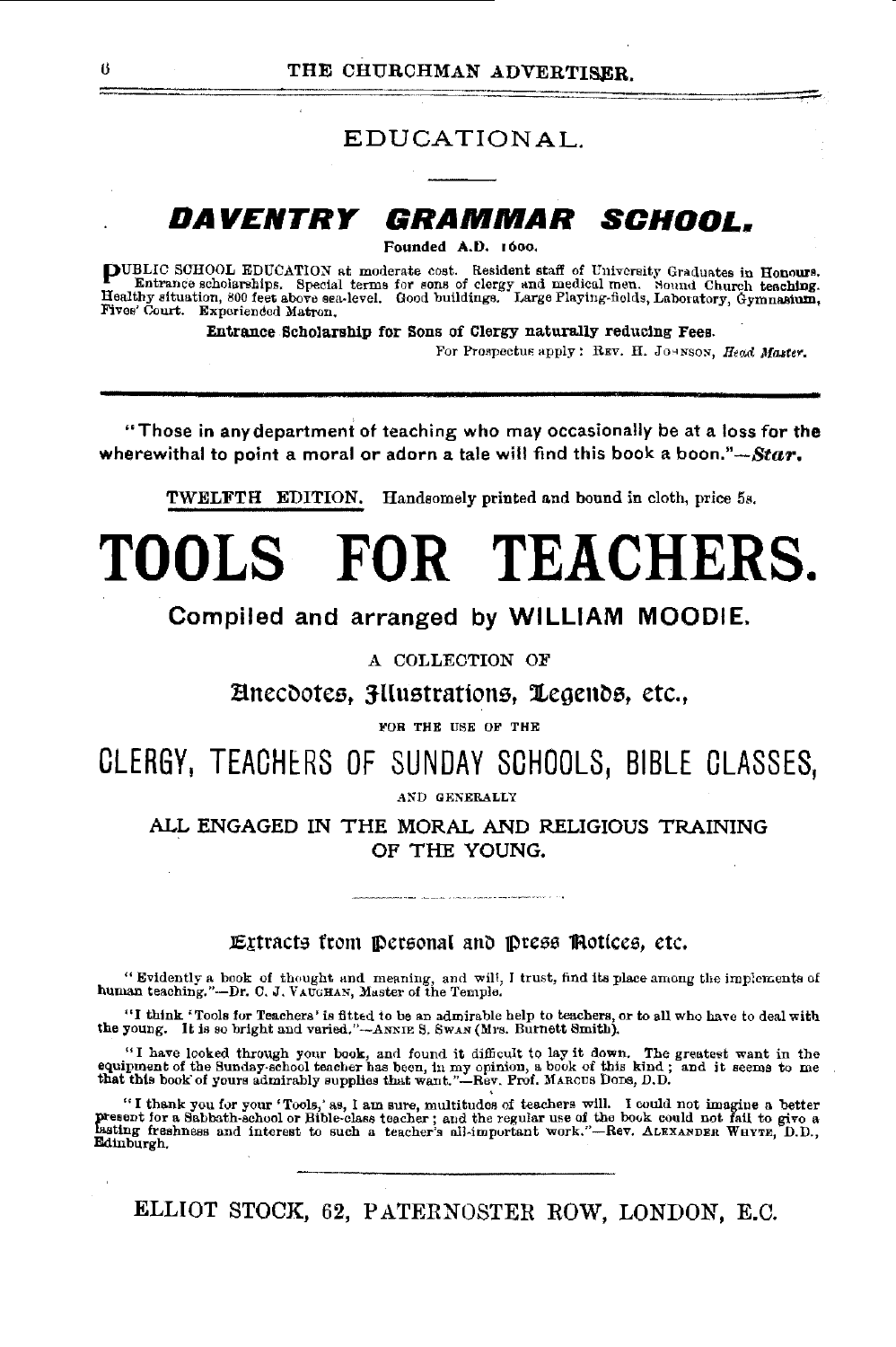# THE MORAVIAN MISSIONS.

(ESTABLISHED 1732.)

Oldest Protestant Missions to the Heathen-First to the Lepers.

About one in sixty members is a Missionary. There are gathered under their care from darkest heathenism nearly  $100,000-i.e.,$  more than three times as many as the Parent Church. To help those devoted people whom God so blesse-, and who, in the preponderating proportion of their Missionaries, are so largely doing the work of other Churches,

# THE LONDON ASSOCIATION IN AID

Was formed in 1817. The following are some of many pressing needs for which

#### Earnest Prayer and Support are Sought.

- FOR GENERAL FUND-largely increased annual help of at least £4.000 if existing Missions are to be maintained and Deficiency averted. '
- FOR THE LEPER HOME, Jerusalem, where Inmates have doubled in number, funds are still urgently wanted to defray the cost of the New Water Reservoir, etc.
- FOR LABRADOR, hitherto self-supporting, but crippled for a time in its resources, £2.000 annually is required for a few years, until the Mission can be re-established. For this ne.,d, and to avert loss to the General Fund, an ADDITIONAL Fund is being raised.

CONTRIBUTIONS WILL BE THANKFULLY RECEIVED<br>and information given by the REV. W. WETTON COX, at the Offices of the LONDON<br>ASSOCIATION, 7, New Court, Lincoln's Inn, LONDON, W.C., who will also gladly arrange for Meetings, Sermons, Lectures, etc.

Mrs. Harcourt Mitchell writes: "Churchwomen should support an organ of their own."

"The Churchwoman" is published specially for Churchw. men, therefore Churchwomen should support

# The Churchwoman. AN ILLUSTRATED DEVOTIONAL AND PRACTICAL REVIEW.

EDITED BY

G. M. IRELAND BLACKBURNE and H. P. K. SKIPTON.

Published every Friday, Price  $1d$ . Annual Subscription, 6s. 6d., post free.

THE CONTENTS DURING THE PAST YEAR HAVE INCLUDED: " Reasons Why."

By the late Miss CHARLOTTE M. YONGE. "The China Cupboard."

By Miss CHRISTABEL COLERIDGE.

"Sunday by Sunday."

Eymn Tunes. WELVILLE SCOTT. Hymn Tunes.

By ARTHUR HENRY BROWN.

Articles , By the VERY REV, PROVOST BALL, MRS. BEN-SON, MES. JEROME MERCIER, and other writers of note, while the general contents include a Devotional Kalendar and Teaching, Leaders and well-informed Notes on Current Topics, Reports of Church Meetings and Charit-<br>Able Work, A Young People's Page, Articles on News, Needlework and Women's space of News o

Specimen Copies sent post free upon application.

PUBLISHING OFFICES : 2, EXETER STREET, STRAND, LONDON, W.O.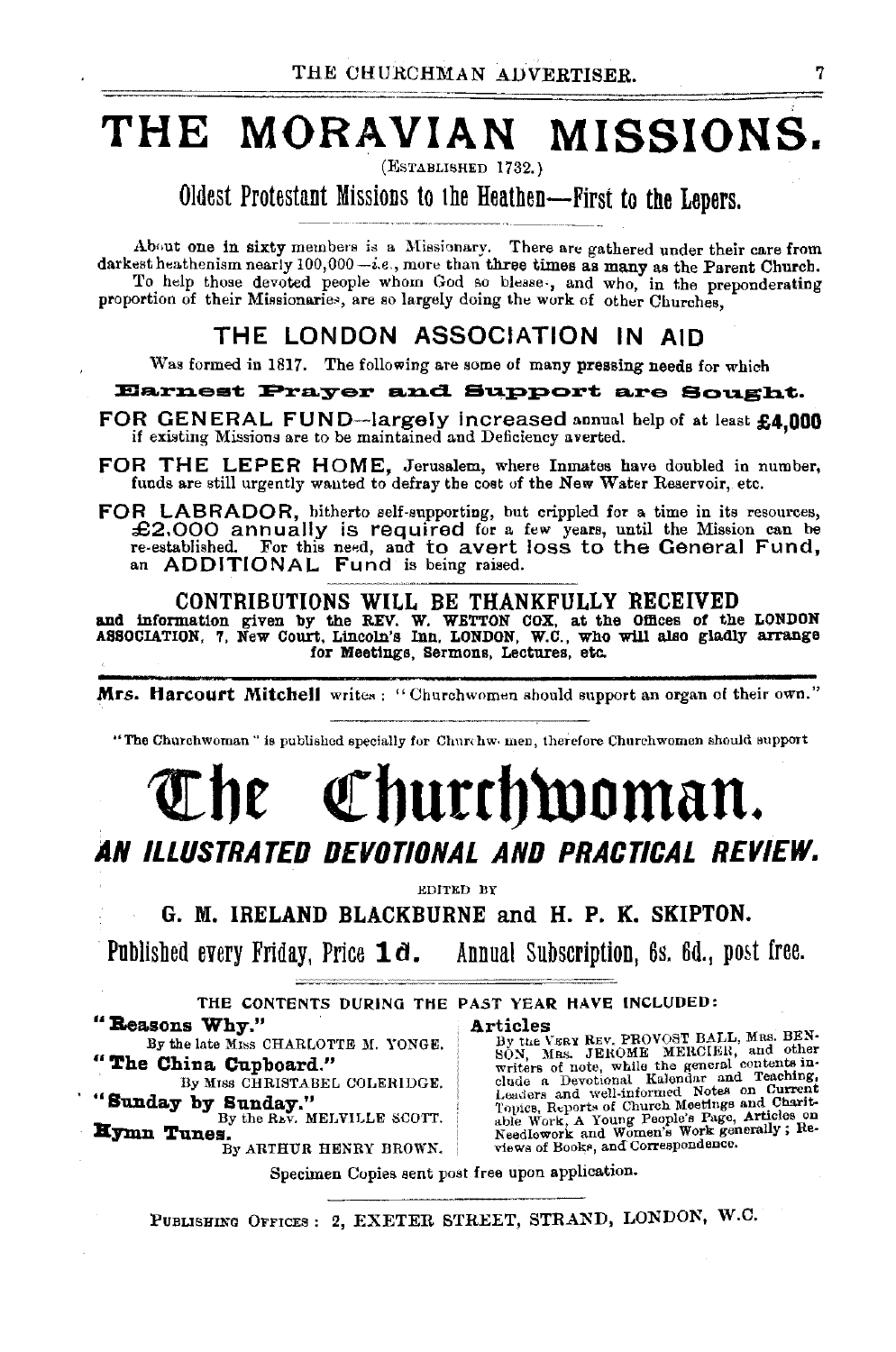# The *Mational* Protestant Church Union.

To Promote the Principles of the Reformation as set forth in the Prayer Book and Articles of the Church of England.

President-W. D. CRUDDAS, Esq. Chairman-The Rev. Prebendary H W. WEBB-PEPLOE, M.A. Treasurer-T. VICTOR BUXTON, Esq., J.P. General Secretary-Sir C. ROBERT LIGHTON.

The Committee EARNESTLY APPEAL for the INCREASED SUPPORT of 1,000 NEW MEMBERS to enable them to extend the publication and lecture work of the Society. Full particulars of the Society's objects and operations and terms of membership can be obtained on application to the Secretary,

# OFFICES OF THE UNION.

### 324. REGENT STREET, LONDON, W.



# Spanish & Portuguese Church Aid Society.

President: RIGHT REV. BISHOP INGHAM, D.D.

HELP URGENTLY NEEDED.

The Bishop of Durham writes, Oct. 30, 1901: "The Society's work has a VERY WARM PLACE IN MY HEART."

Contributions will be gratefully received by the Rev. H. E. Noves; D.D., or by the Rev. THOS. -PULVERTAFT, M A., Secretary, Church House, Westminster, S.W.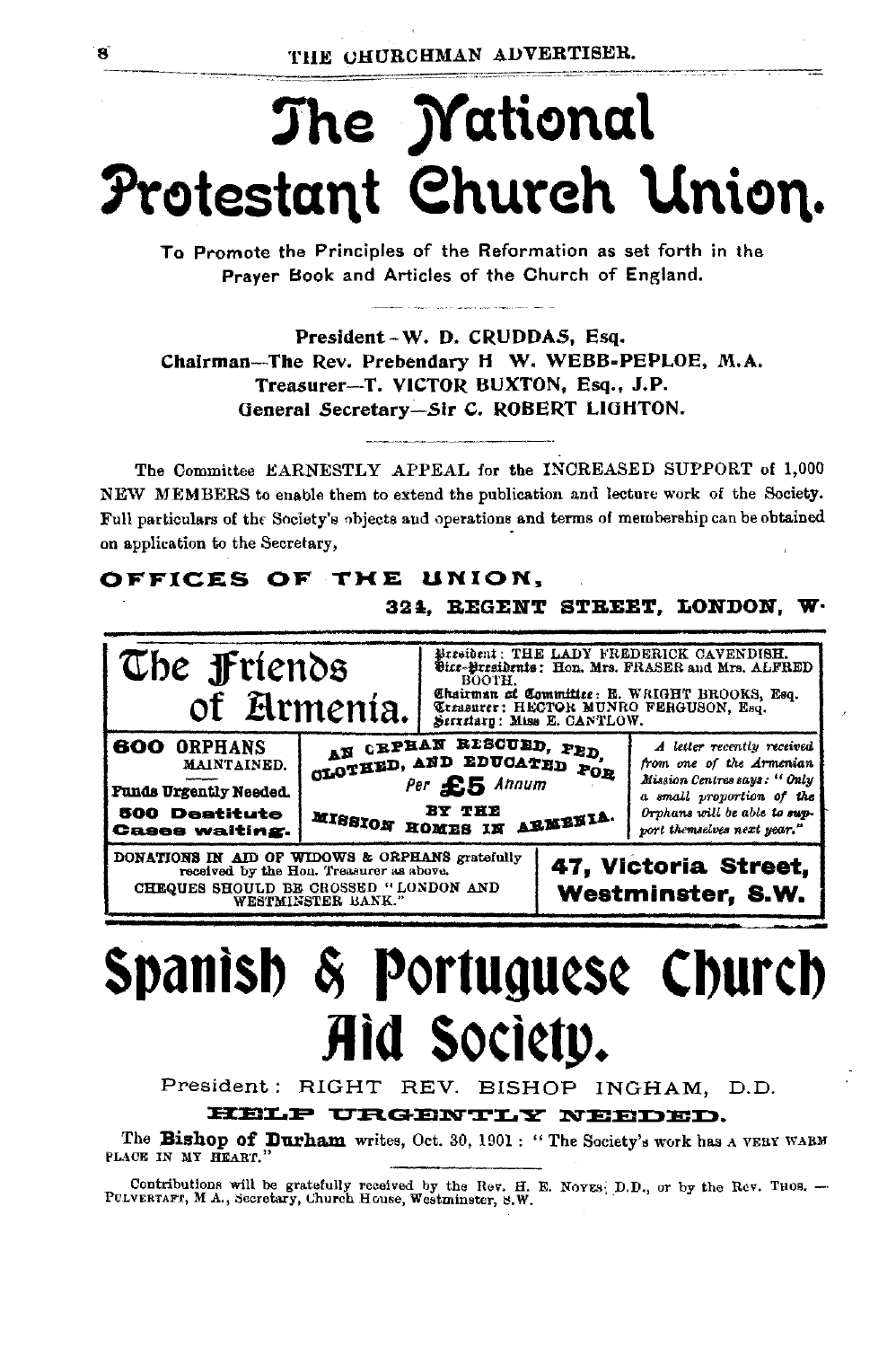# ECCLESIASTICAL INSURANCE OFFICE, LIM.

FIRE INSURANCE. BURGLARY INSURANCE. The Surplus Profits are devoted to Institutions, etc., for the benefit of the Clergy and of Church objects.<br>Already a sum of £33,000 has been so distributed, including £3,000 to the Quey

#### PENSIONS CLERGY

CLERCY PEINSIONS INNOINS INDEX SET IN STRAIN THE BEST THE MANUSE OF THE MEAN THE SET INCORPORATED 1892.<br>The distinguishing characteristic of the scheme of the Institution may be concisely stated in the three words, "Self-

# **SOCIETY FOR RELIEF OF PERSECUTED**

Poor Jews in Jerusalem have suffered most severely this last year from disease and water famine. Relief given in the year to 8,834 souls, besides employing 70 men daily on Abraham's Vineyard. Many more ask for work.

**FUNDS URGENTLY NEEDED** for Food, Fuel, and Employment.

Hon, Treasurer: F. A. BEVAN, 54. LOMBARD STREET, E.C.  $Secretary:$ E. A. FINN. 41, PARLIAMENT STREET, S.W.

#### **LIBERATOR** FUND. **RELIEF**

£10,000 required to Relieve New and Urgent Cases.

HUNDREDS of aged and afflicted victims, so cruelly robbed of their life-savings by the great Liberator Fraud, just as they were hoping to enjoy the fruit of their industry and thrift. Many of them are members of the Church of England. Cheques and P.O.'s should be sent to the Secretary, Rev. J. STOCKWELL WATTS, 16, Farringdon **Street, E.C.** 



stream and only the mean and only and only and only all the mean and only severally contribute in 1901,  $\pounds 40,770$ .<br> **Experimentally and only the stream of one of the stream of one of the gentive** stream of the stream of

# *BOOKS PURCHASED*

In response to many applications from persons in different parts of the country, MR.<br>ELLIOT STOCK has arranged to Purchase Libraries and Cases of Books from those who usiah to dispose of them. On receipt of a list<br>of the Books for Disposal, an estimate of their<br>value will be forwarded, and the agreed amount will be paid in cash, or given in new<br>books, as may be desired. All applications for the Sale of Books should be made to-

## ELLIOT STOCK, 62, Paternoster Row, London, E.C.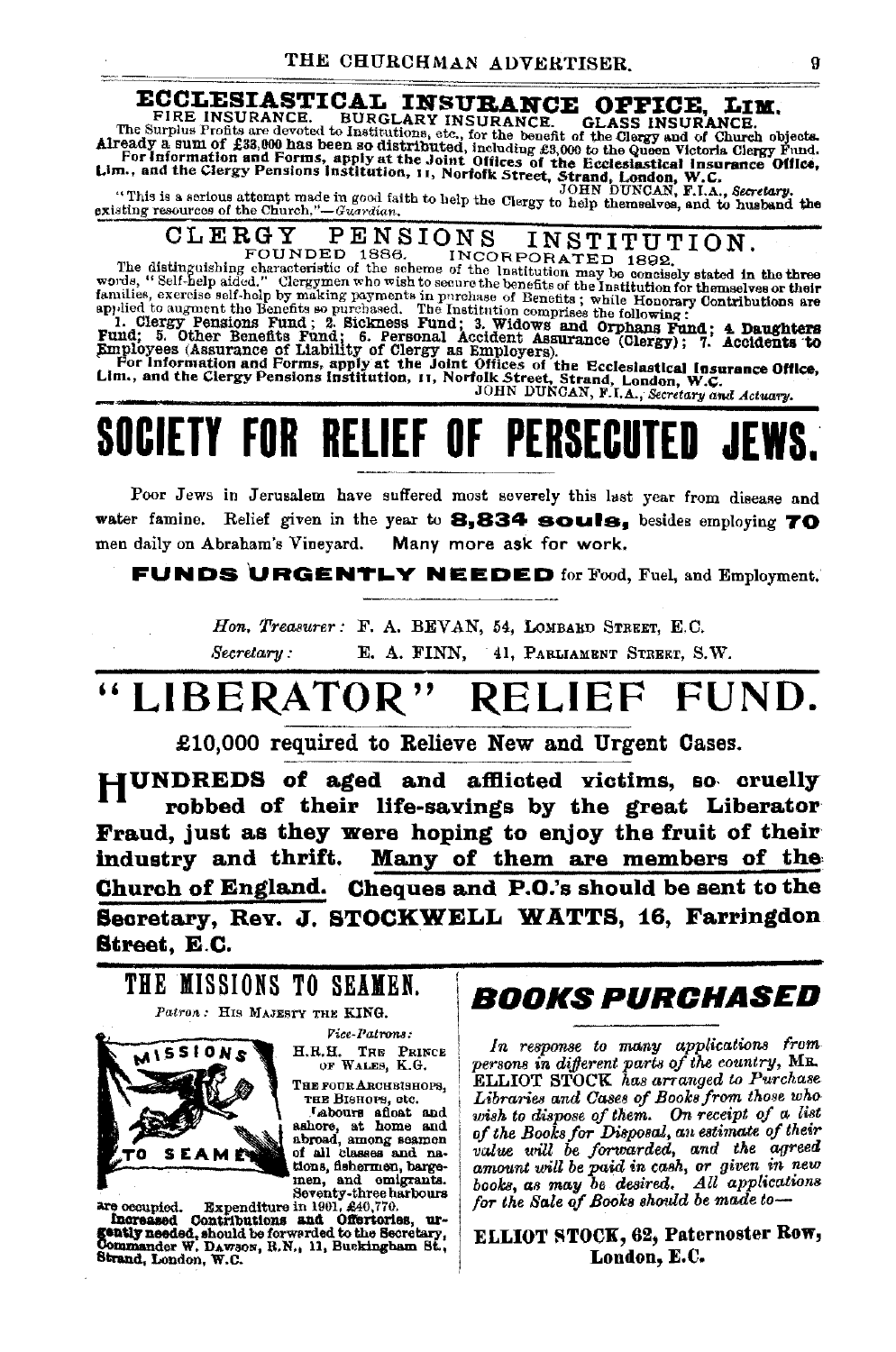# THE ORPHAN WORKING SCHOOL. HAVERSTOCK HILL and HORNSEY RISE.

Founded 1758.

PATRONS {HIS MAJESTY THE KING.<br>HER MAJESTY QUEEN ALEXANDRA.

TREASURER: HORACE B. MARSHALL, Esq., J.P., D.L., Sheriff of London. II) AINTAINS and Educates **Five Hundred** Fatherless Children, varying in age of from 1nfancy to **Fourteen Years.** An Undenominational Institution

supported by Voluntary Contributions. Help for the "Fatherless and the Widow in their affliction" is urgently needed.

Contributious will be thankfully received and all information given by ALEXANDER GRANT.

OFFICE: 73. CHEAPSIDE, LONDON, E.C.

Secretary.

# PROTESTANT REFORMATION SOCIETY.

The OLDEST Church Society for the Maintenance of the Religious Principles of the Reformation. The ONLY Mission to Roman Catholics in England.

(Established 1827.)

#### **MISSIONARY. EDUCATIONAL. EVANGELISTIC.**

Resident Missionaries to Roman and Bitualistic Centres.

Sermons and Lectures by the Rev. C. H. H. WRIGHT, D.D., M.A., Ph.D., Clerical and General Superintendent Educational Lantern Lectures on Church History by the Secretary. Cheap effective literature dealing with subjects of present importance.

Donations, Subscriptions, or requests for Lectures or Sermons should be addressed to the Secretary.

WALTER A. LIMBRICK, Secretary, 62, Berners Street, London, W.

# THE PROTESTANT ALLIANCE

#### is the OLDEST Society

Which has for its object the UNION OF ALL PROTESTANTS in maintaining the Scriptural Principle<sup>5</sup> of the Reformation against Ritualism and Romanism. It is

# The ONLY Society

Having an ILLUSTRATED Protestant Monthly Paper, poet free to Members.  $\Delta$  copy of the current issue will be sent GRATIS on application.

Contributions in support of the general work of the Protestant Alliance will be thankfully received by S. W. BRETT, SECRETARY, 430, STRAND, LONDON, W.C.

# URGENT DISTRESS: WRECKS AND LOSS OF LIFE. "There is sorrow on the sea."

### THE SHIPWRECKED **KINERS' SOCIETY**

(WITH OVER 1,000 AGENCIES)

Has relieved more than Half a Million Persons since 1839.

The rescued sailor, fisherman, instantly cared for on the spot and sent home; the widow, and orphan of the drowned immediately sought out and succoured; the distressed seafarer of every grade at once charitably assisted.]

# CONTRIBUTIONS EARNESTLY APPEALED FOR.

Chairman of Committee-Admiral E. S. ADEANE, C.M.G. Patron-H.M. THE KING. Secretary-G. E. MAUDE, Esq., 26, Suffolk Street, Pall Mall East, S.W.

[Telegrams-"SHIPWRECKED, LONDON."]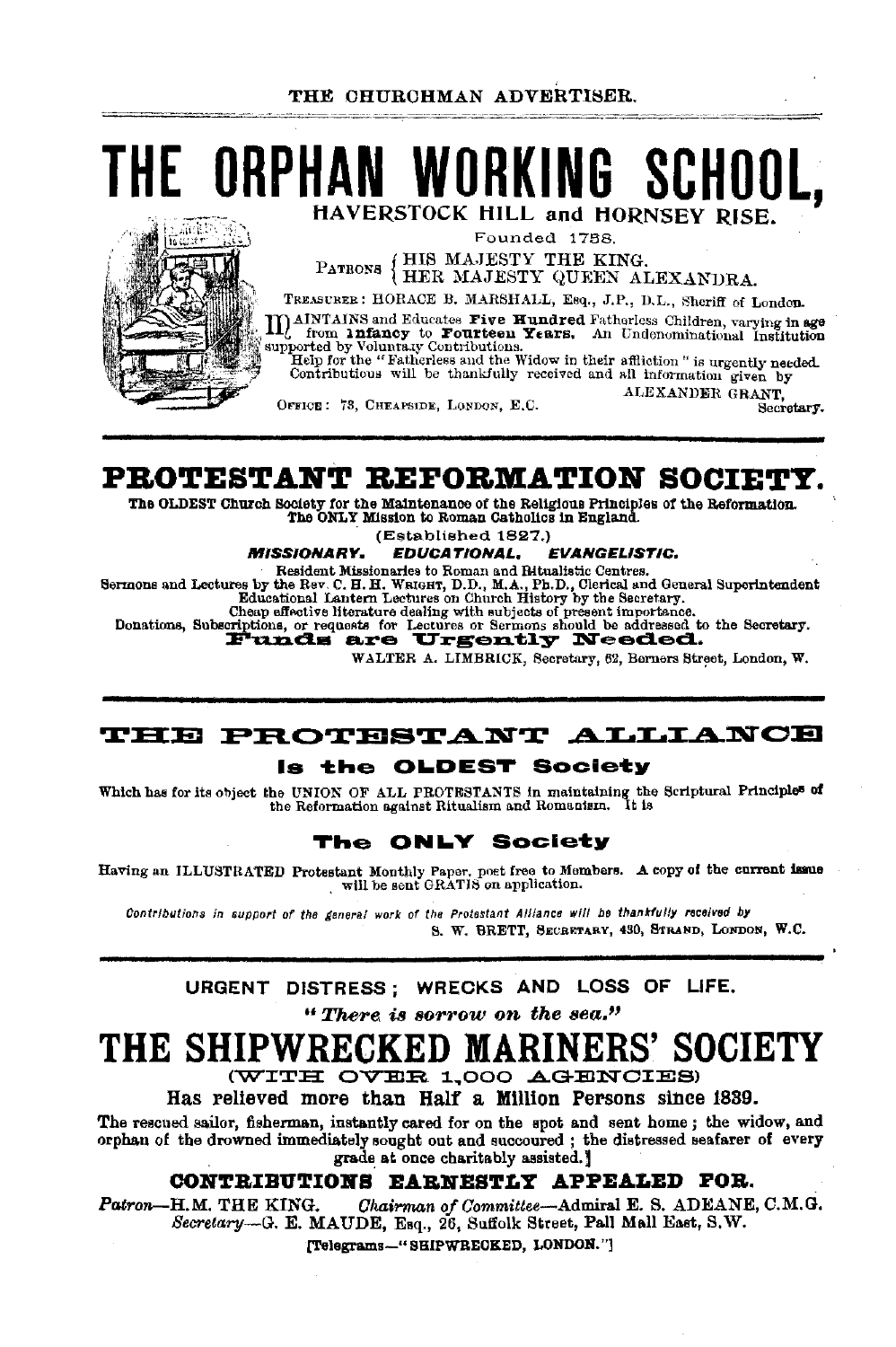# $\blacksquare$   $\blacksquare$ Every Friday. D. Che Family Churchman.

A CHURCH PAPER FOR THE STUDY AND THE HOME.

# UNDER NEW EDITORIAL CONTROL.

SERMONS BY WELL-KNOWN CHURCH OF ENGLAND CLERGYMEN OF THE EVANGELICAL SCHOOL.

Interviews with Prominent Protestants. ARTICLES ON CHURCH OUESTIONS.

LITERARY REVIEWS OF NEW BOOKS.

THE SUNDAY SCHOOL LESSON. THE CHRISTIAN ENDEAVOUR TOPIC. CHURCH NEWS AND NOTES.

FAMILY CHURCHMAN, 4, LUDGATE CIRCUS, LONDON, E.C.

THIRD EDITION NOW READY.

In square crown 8vo., handsomely bound in cloth, and fully illustrated. Price 6s, net.

#### MINSTER GARDEN.  $I N$  $\boldsymbol{A}$

A CAUSERIE OF THE OLD TIME AND THE NEW.

By the DEAN OF ELY.

A Charming Succession of Gossiping Chapters. With many quaint and picturesque Illustrations of the Nooks and Corners of Ely Cathedral and its Surroundings.

"A delightful book; contains numerous pleasing illustrations of Ely Minster and garden, and the cover is tasted illy designed."—Church Bells.<br>"It is a book to possess and dip into very often, betraying the personality of the writer, and teaching<br>much that is well worth learning of the past, especially that past connected w

LONDON: ELLIOT STOCK, 62, PATERNOSTER ROW, E.C.